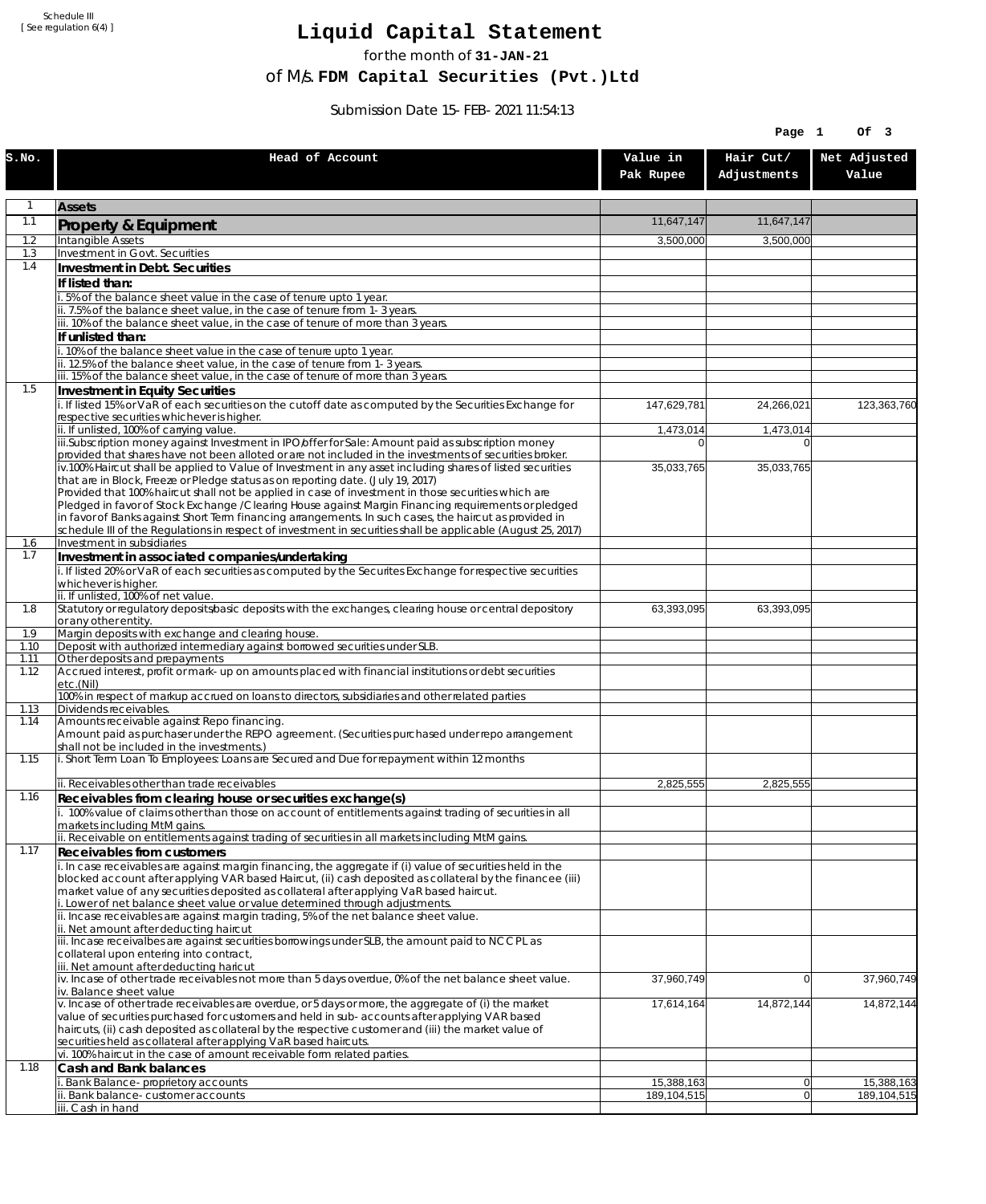Schedule III [ See regulation 6(4) ]

## **Liquid Capital Statement**

for the month of **31-JAN-21**

of M/s. **FDM Capital Securities (Pvt.)Ltd**

Submission Date 15-FEB-2021 11:54:13

|                |                                                                                                                                                                                                                                                                                                                                                                                                                                                                                                                                                                                                                                                                                                                                                                                                             |                       | Page 2                   | Of 3                  |
|----------------|-------------------------------------------------------------------------------------------------------------------------------------------------------------------------------------------------------------------------------------------------------------------------------------------------------------------------------------------------------------------------------------------------------------------------------------------------------------------------------------------------------------------------------------------------------------------------------------------------------------------------------------------------------------------------------------------------------------------------------------------------------------------------------------------------------------|-----------------------|--------------------------|-----------------------|
| S.NO.          | Head of Account                                                                                                                                                                                                                                                                                                                                                                                                                                                                                                                                                                                                                                                                                                                                                                                             | Value in<br>Pak Rupee | Hair Cut/<br>Adjustments | Net Adjusted<br>Value |
| 1.19           | <b>Total Assets</b>                                                                                                                                                                                                                                                                                                                                                                                                                                                                                                                                                                                                                                                                                                                                                                                         | 525,569,948           | 157,010,741              | 380,689,331           |
| $\overline{2}$ | Liabilities                                                                                                                                                                                                                                                                                                                                                                                                                                                                                                                                                                                                                                                                                                                                                                                                 |                       |                          |                       |
| 2.1            | Trade Payables                                                                                                                                                                                                                                                                                                                                                                                                                                                                                                                                                                                                                                                                                                                                                                                              |                       |                          |                       |
|                | Payable to exchanges and clearing house                                                                                                                                                                                                                                                                                                                                                                                                                                                                                                                                                                                                                                                                                                                                                                     |                       |                          |                       |
|                | ii. Payable against leveraged market products<br>iii. Payable to customers                                                                                                                                                                                                                                                                                                                                                                                                                                                                                                                                                                                                                                                                                                                                  | 188,515,700           | $\mathbf{0}$             | 188,515,700           |
| 2.2            | <b>Current Liabilities</b>                                                                                                                                                                                                                                                                                                                                                                                                                                                                                                                                                                                                                                                                                                                                                                                  |                       |                          |                       |
|                | . Statutory and regulatory dues<br>ii. Accruals and other payables                                                                                                                                                                                                                                                                                                                                                                                                                                                                                                                                                                                                                                                                                                                                          |                       |                          |                       |
|                | iii. Short-term borrowings                                                                                                                                                                                                                                                                                                                                                                                                                                                                                                                                                                                                                                                                                                                                                                                  | 2,279,466             | $\overline{0}$           | 2,279,466             |
|                | iv. Current portion of subordinated loans                                                                                                                                                                                                                                                                                                                                                                                                                                                                                                                                                                                                                                                                                                                                                                   |                       |                          |                       |
|                | v. Current portion of long term liabilities<br>vi. Deferred Liabilities                                                                                                                                                                                                                                                                                                                                                                                                                                                                                                                                                                                                                                                                                                                                     |                       |                          |                       |
|                | vii. Provision for bad debts                                                                                                                                                                                                                                                                                                                                                                                                                                                                                                                                                                                                                                                                                                                                                                                | 1,655,659             | 0                        | 1,655,659             |
|                | viii. Provision for taxation                                                                                                                                                                                                                                                                                                                                                                                                                                                                                                                                                                                                                                                                                                                                                                                |                       |                          |                       |
| 2.3            | ix. Other liabilities as per accounting principles and included in the financial statements<br>Non-Current Liabilities                                                                                                                                                                                                                                                                                                                                                                                                                                                                                                                                                                                                                                                                                      |                       |                          |                       |
|                | i. Long-Term financing                                                                                                                                                                                                                                                                                                                                                                                                                                                                                                                                                                                                                                                                                                                                                                                      | 2,500,000             |                          |                       |
|                | a. Long-Term financing obtained from financial instituion: Long term portion of financing obtained from<br>a financial institution including amount due against finance lease                                                                                                                                                                                                                                                                                                                                                                                                                                                                                                                                                                                                                               |                       |                          |                       |
|                | b. Other long-term financing                                                                                                                                                                                                                                                                                                                                                                                                                                                                                                                                                                                                                                                                                                                                                                                |                       |                          |                       |
|                | ii. Staff retirement benefits<br>iii. Advance against shares for Increase in Capital of Securities broker: 100% haircut may be allowed in                                                                                                                                                                                                                                                                                                                                                                                                                                                                                                                                                                                                                                                                   |                       |                          |                       |
|                | respect of advance against shares if:<br>a. The existing authorized share capital allows the proposed enhanced share capital                                                                                                                                                                                                                                                                                                                                                                                                                                                                                                                                                                                                                                                                                |                       |                          |                       |
|                | b. Boad of Directors of the company has approved the increase in capital<br>c. Relevant Regulatory approvals have been obtained                                                                                                                                                                                                                                                                                                                                                                                                                                                                                                                                                                                                                                                                             |                       |                          |                       |
|                | d. There is no unreasonable delay in issue of shares against advance and all regulatory requirements<br>relating to the increase in paid up capital have been completed.                                                                                                                                                                                                                                                                                                                                                                                                                                                                                                                                                                                                                                    |                       |                          |                       |
|                | e. Auditor is satisfied that such advance is against the increase of capital.<br>iv. Other liabilities as per accounting principles and included in the financial statements                                                                                                                                                                                                                                                                                                                                                                                                                                                                                                                                                                                                                                |                       |                          |                       |
| 2.4            | <b>Subordinated Loans</b>                                                                                                                                                                                                                                                                                                                                                                                                                                                                                                                                                                                                                                                                                                                                                                                   |                       |                          |                       |
|                | . 100% of Subordinated loans which fulfill the conditions specified by SECP are allowed to be deducted:<br>The Schedule III provides that 100% haircut will be allowed against subordinated Loans which fulfill the<br>conditions specified by SECP. In this regard, following conditions are specified:<br>a. Loan agreement must be executed on stamp paper and must clearly reflect the amount to be repaid<br>after 12 months of reporting period<br>b. No haircut will be allowed against short term portion which is repayable within next 12 months.<br>c. In case of early repayment of loan, adjustment shall be made to the Liquid Capital and revised Liquid<br>Capital statement must be submitted to exchange.<br>ii. Subordinated loans which do not fulfill the conditions specified by SECP |                       |                          |                       |
|                |                                                                                                                                                                                                                                                                                                                                                                                                                                                                                                                                                                                                                                                                                                                                                                                                             |                       |                          |                       |
| 2.5<br>3       | <b>Total Liabilites</b>                                                                                                                                                                                                                                                                                                                                                                                                                                                                                                                                                                                                                                                                                                                                                                                     | 194,950,825           | $\mathbf{0}$             | 192,450,825           |
| 3.1            | Ranking Liabilities Relating to:                                                                                                                                                                                                                                                                                                                                                                                                                                                                                                                                                                                                                                                                                                                                                                            |                       |                          |                       |
|                | Concentration in Margin Financing<br>The amount calculated client-to- client basis by which any amount receivable from any of the                                                                                                                                                                                                                                                                                                                                                                                                                                                                                                                                                                                                                                                                           |                       |                          |                       |
|                | financees exceed 10% of the aggregate of amounts receivable from total financees.                                                                                                                                                                                                                                                                                                                                                                                                                                                                                                                                                                                                                                                                                                                           |                       |                          |                       |
| 3.2            | Concentration in securites lending and borrowing                                                                                                                                                                                                                                                                                                                                                                                                                                                                                                                                                                                                                                                                                                                                                            |                       |                          |                       |
|                | The amount by which the aggregate of:<br>(i) Amount deposited by the borrower with NCCPL                                                                                                                                                                                                                                                                                                                                                                                                                                                                                                                                                                                                                                                                                                                    |                       |                          |                       |
|                | (Ii) Cash margins paid and                                                                                                                                                                                                                                                                                                                                                                                                                                                                                                                                                                                                                                                                                                                                                                                  |                       |                          |                       |
|                | (iii) The market value of securities pledged as margins exceed the 110% of the market value of shares                                                                                                                                                                                                                                                                                                                                                                                                                                                                                                                                                                                                                                                                                                       |                       |                          |                       |
| 3.3            | borrowed<br>Net underwriting Commitments                                                                                                                                                                                                                                                                                                                                                                                                                                                                                                                                                                                                                                                                                                                                                                    |                       |                          |                       |
|                | (a) in the case of right issuse : if the market value of securites is less than or equal to the subscription                                                                                                                                                                                                                                                                                                                                                                                                                                                                                                                                                                                                                                                                                                |                       |                          |                       |
|                | price; the aggregate of:                                                                                                                                                                                                                                                                                                                                                                                                                                                                                                                                                                                                                                                                                                                                                                                    |                       |                          |                       |
|                | (i) the 50% of Haircut multiplied by the underwriting commitments and<br>(ii) the value by which the underwriting commitments exceeds the market price of the securities.                                                                                                                                                                                                                                                                                                                                                                                                                                                                                                                                                                                                                                   |                       |                          |                       |
|                | In the case of rights issuse where the market price of securities is greater than the subscription price, 5% of                                                                                                                                                                                                                                                                                                                                                                                                                                                                                                                                                                                                                                                                                             |                       |                          |                       |
|                | the Haircut multiplied by the net underwriting                                                                                                                                                                                                                                                                                                                                                                                                                                                                                                                                                                                                                                                                                                                                                              |                       |                          |                       |
| 3.4            | (b) in any other case: 12.5% of the net underwriting commitments<br>Negative equity of subsidiary                                                                                                                                                                                                                                                                                                                                                                                                                                                                                                                                                                                                                                                                                                           |                       |                          |                       |
|                | The amount by which the total assets of the subsidiary (excluding any amount due from the subsidiary)<br>exceed the total liabilities of the subsidiary                                                                                                                                                                                                                                                                                                                                                                                                                                                                                                                                                                                                                                                     |                       |                          |                       |
| 3.5            | Foreign exchange agreements and foreign currency positions                                                                                                                                                                                                                                                                                                                                                                                                                                                                                                                                                                                                                                                                                                                                                  |                       |                          |                       |
|                | 5% of the net position in foreign currency. Net position in foreign currency means the difference of total<br>assets denominated in foreign cuurency less total liabilities denominated in foreign currency                                                                                                                                                                                                                                                                                                                                                                                                                                                                                                                                                                                                 |                       |                          |                       |
| 3.6<br>3.7     | Amount Payable under REPO                                                                                                                                                                                                                                                                                                                                                                                                                                                                                                                                                                                                                                                                                                                                                                                   |                       |                          |                       |
|                | Repo adjustment                                                                                                                                                                                                                                                                                                                                                                                                                                                                                                                                                                                                                                                                                                                                                                                             |                       |                          |                       |